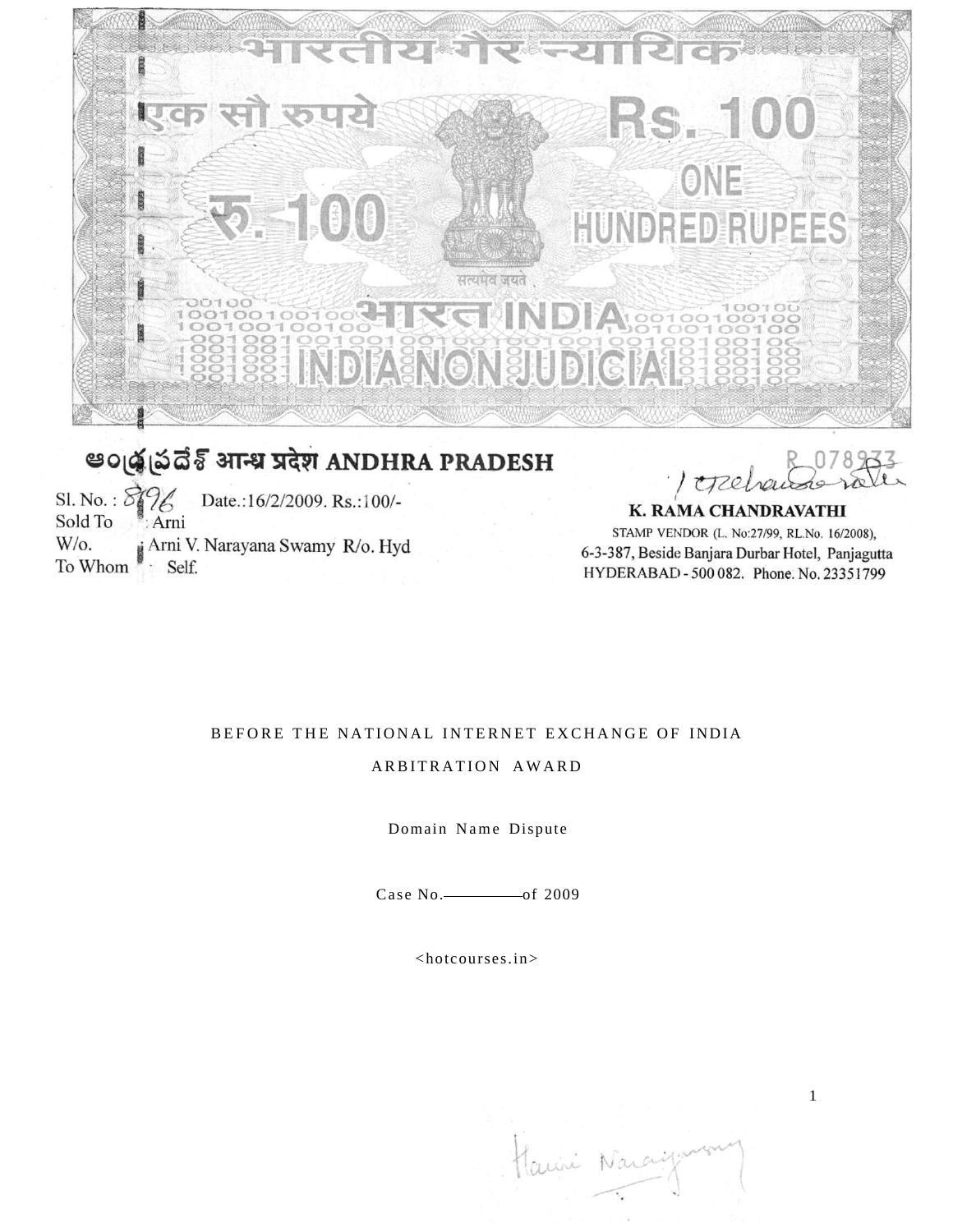#### In The Matter Between

## Hotcourses Limited Hotcourses India Private Limited Complainants

Versus

Rahul Kaila **Respondent** 

1. The Parties

The first Complainant, Hotcourses Limited is entity based in London, United Kingdom and the second Complainant, Hotcourses India Private Limited, is a subsidiary of the first Complainant based in Chennai, India. In these proceedings they are referred to collectively as "The Complainant", unless separate reference is made to each Complainant. DePenning & DePenning, Chennai India are the Complainant's authorized representatives in these proceedings.

The Respondent in these arbitration proceedings is Mr. Rahul Kaila of Delhi, India.

2, The Domain name, Registrar and Policy

This Arbitration pertains to a dispute regarding the domain name <hotcourses.in>. The registrar for the disputed domain name is Direct I Internet Solutions Pvt. Ltd., Mumbai.

Hie Arbitration Proceeding is conducted in accordance with the Arbitration and Conciliation Act of 1996, the .IN Domain Name Dispute Resolution Policy (the "INDRP Policy"), and the INDRP Rules of Procedure (the "Rules").

Harris Naccepannie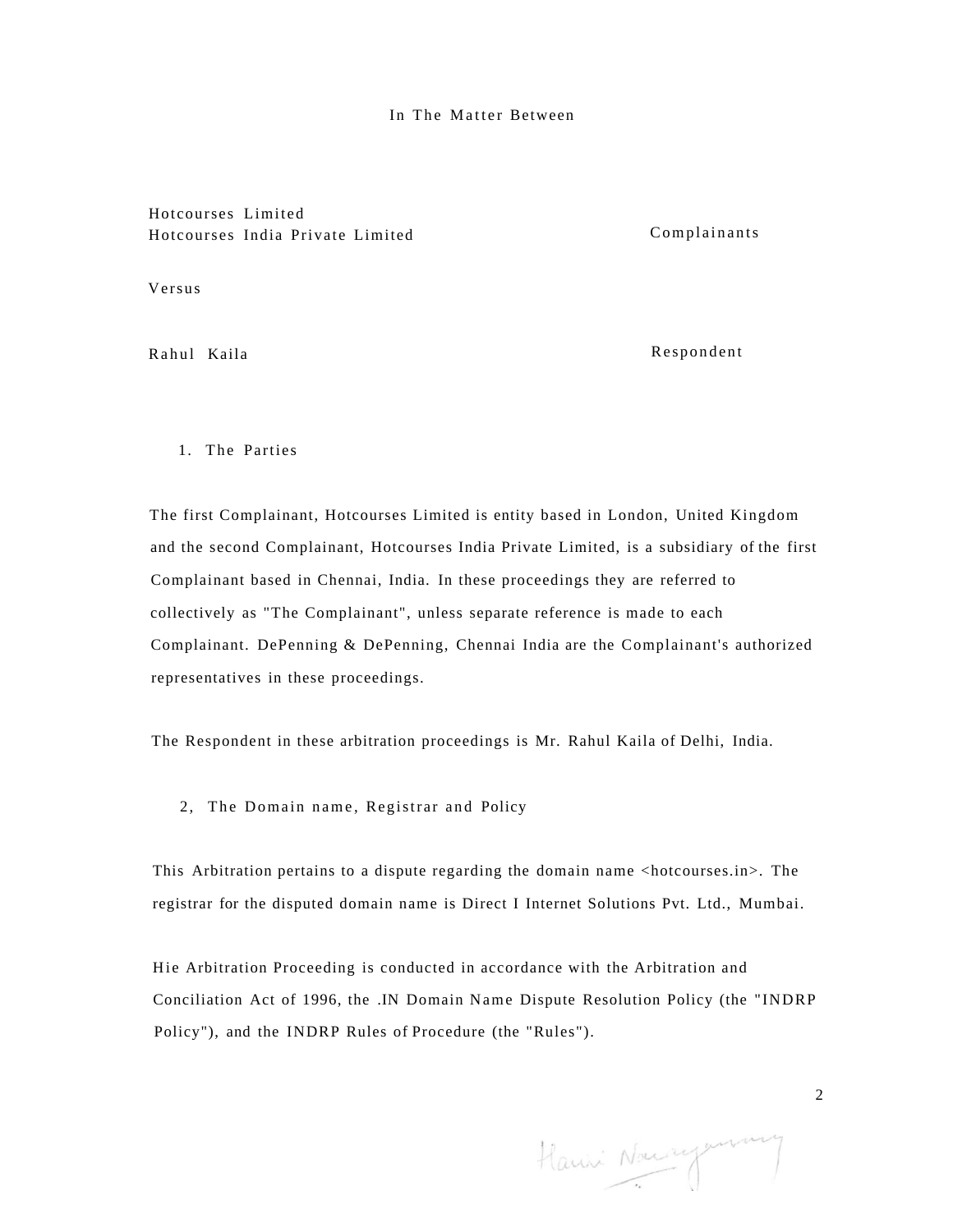#### 3. Procedural History

The Arbitrator received the hard copy of the Complaint from the .IN Registry on January 7, 2009. On January 9, 2009 the Arbitrator send by "Registered Post Acknowledgement Due " (R.P.A.D) a notification of commencement of the arbitration proceedings to the Respondent under paragraph **5** (c ) of the INDRP Rules, and by email to other interested parties to the dispute.

The Respondent was given fifteen days time from the date of the notification to file a Response. The Respondent's Response was received by the Arbitrator on 27 January 2009, through courier. The Arbitrator condones the delay due to January 25, 2009 being a Sunday and January 26, 2009 being a national holiday. The Arbitrator proceeds to determine the case based on the submissions made by the parties and the materials on record.

Factual Back ground

The Complainant is a provider of online educational services and uses the trademark and service mark HOTCOURSES for its business and on its website. The Complainant is the registered proprietor of the HOTCOURSES mark under Registration No. 1207528 and No. 1209318 in classes 16 and 9 in India. The Complainant has provided documentary evidence of its registration certificates for the said HOTCOURSES marks and has additionally provided a list showing the goods and services for which it has registered trademark rights for the term HOTCOURSES in India.

The Respondent has identified himself as Rahul Kaila in the Response, and has provided no further information about himself or his area of business.

Haun Nacaynany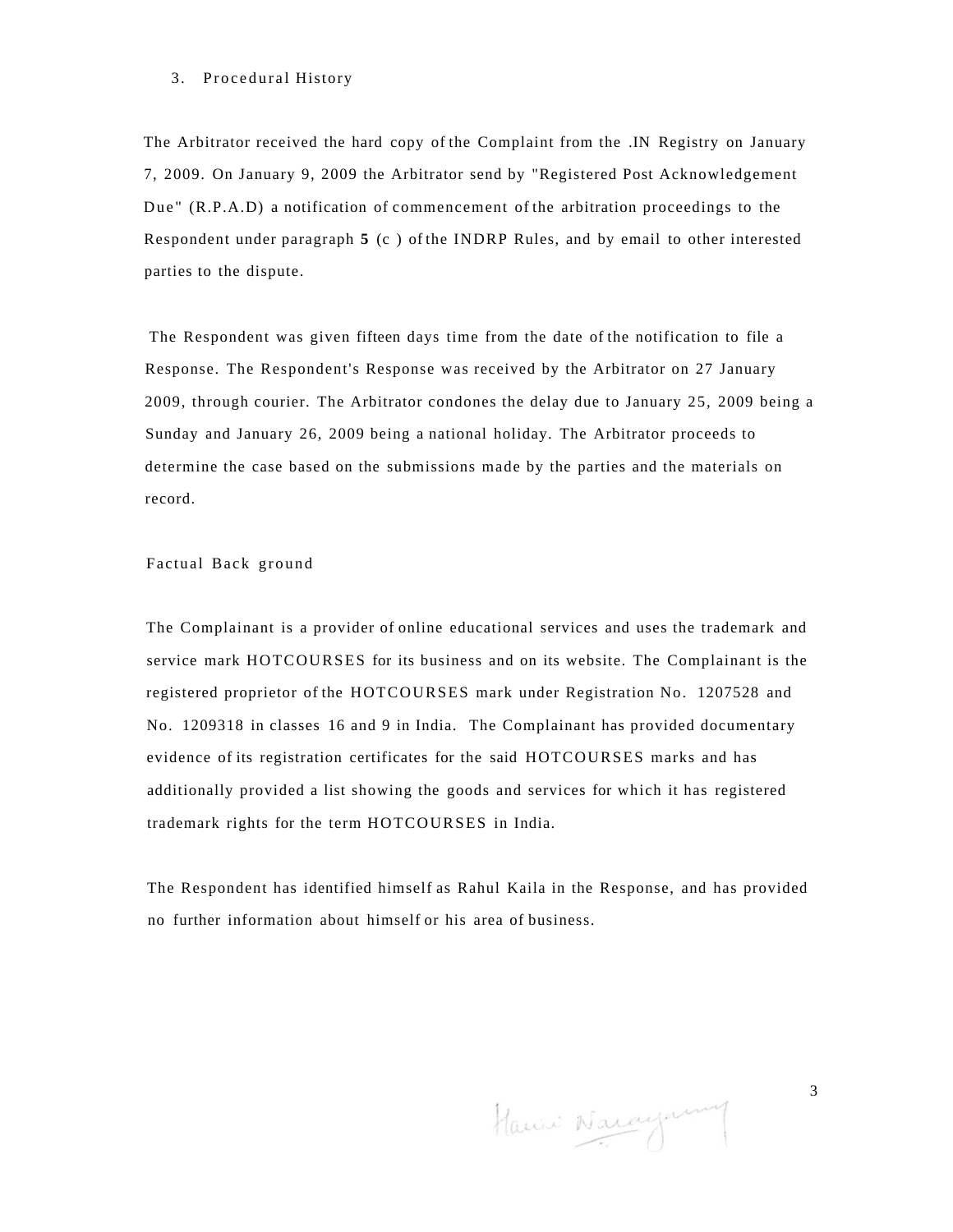#### 4. Parties contentions

#### A. **Complainant**

The following contentions are made by the Complainant:

The first Complainant which has its head quarters in London was established in the year 1996. It offers educational services by on-line delivery through its website at [www.hotcourses.com.](http://www.hotcourses.com) which was registered on December 6, 1999. The Complainant further states that an associated website was launched in the year 2000, which offers one million online courses and provides user information to find schools, colleges and universities based on the area on interest. The Complainant alleges that users of its services associate the HOTCOURSES mark with the Complainant.

The second Complainant Hotcourses Indian (P) limited is a one hundred percent subsidiary of the first Complainant, which functions as a software development center for the first Complainant, Hotcourses Ltd UK. The second Complainant manages databases that comprises of over 1 million educational courses, information on 27, 000 schools and 20,000 educational providers. The Complainant alleges it has generated substantial reputation and goodwill in India in the name HOTCOURSES.

The Complainant states that it provides information and guidance on graduate, under graduate and post graduate degree courses, adult education courses, full time and part time courses. The Complainant claims that its operations combine global expertise with local knowledge in each of its markets and that it has approximately ninety employees in London, one hundred and thirty six employees in Chennai and a wholly owned, subsidiary in Australia and software developers in South Africa.

Hauni Nacagnum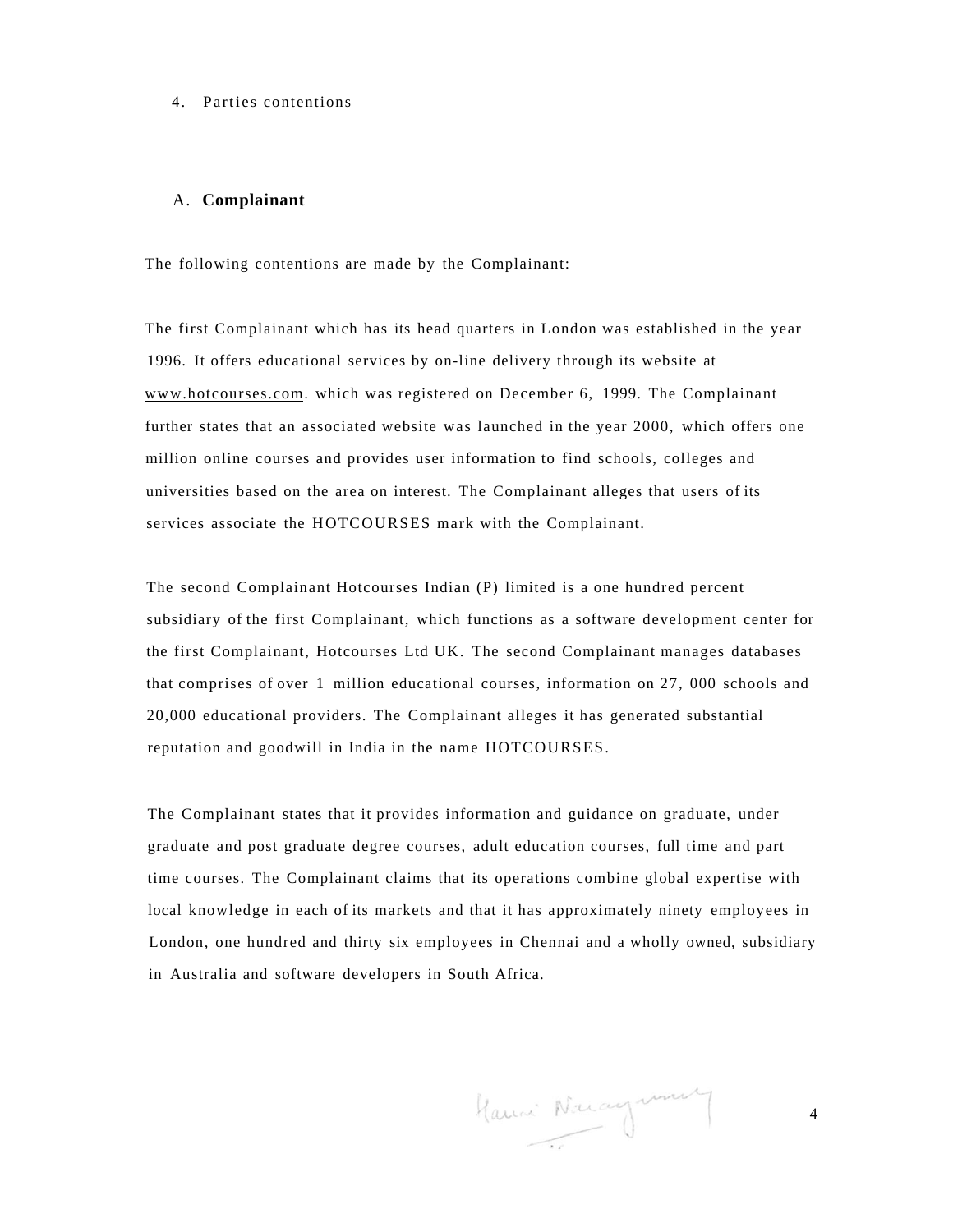The Complainant argues that the Respondent has no plausible reason to register a domain name using its HOTCOURSES mark, except to take advantage of its goodwill and reputation. The Complainant states the Respondent's use of the domain name  $\langle$ hotcourses.in $>$ , is likely to damage its goodwill and reputation. Further, the use of the disputed domain name by the Respondent is unauthorized use of its mark which is likely to result in confusion and deceiving the public as they may assume it is sponsored, affiliated or endorsed by the Complainant.

The Complainant states that it is a prior adopter, user and promoter of the HOTCOURSES mark and the website [www.hotcourses.com,](http://www.hotcourses.com) and owns the intellectual property for the trademark world wide and for various other domain names registrations for, which is identified with the first Complainant. Its website has a large number of visitors which the Complainant states generates business and efficient services, goodwill and repute.

The Complainant states its annual turnover is  $\pounds$  9 million and claims to have spent a considerable amount of money promoting its mark HOTCOURSES worldwide, which includes participating in and sponsoring various events and exhibitions, national and international since 1996. The Complainant states its promotion of HOTCOURSES covers all media and it releases annually 52 publications including course guides distributed to 356 countries in 17 languages.

The Complainant further states that given the publicity it has undertaken for its HOTCOURSES mark, the use of the same term by the Respondent in tire disputed domain name is an attempt to usurp the goodwill attached to the Complainant's service to derive monetary gain. This amounts to the infringing use of its mark by the Respondent, which is actionable in the courts and is a clear case of cyber squatting. The Complainant contends that upon knowing of the disputed domain name it sent a legal notice to the Respondent on 22 February, 2008. Furthermore, the Respondent is using the disputed domain name for identical or similar services and activities as those of the Complainant.

Hauni Nacaymany

**5**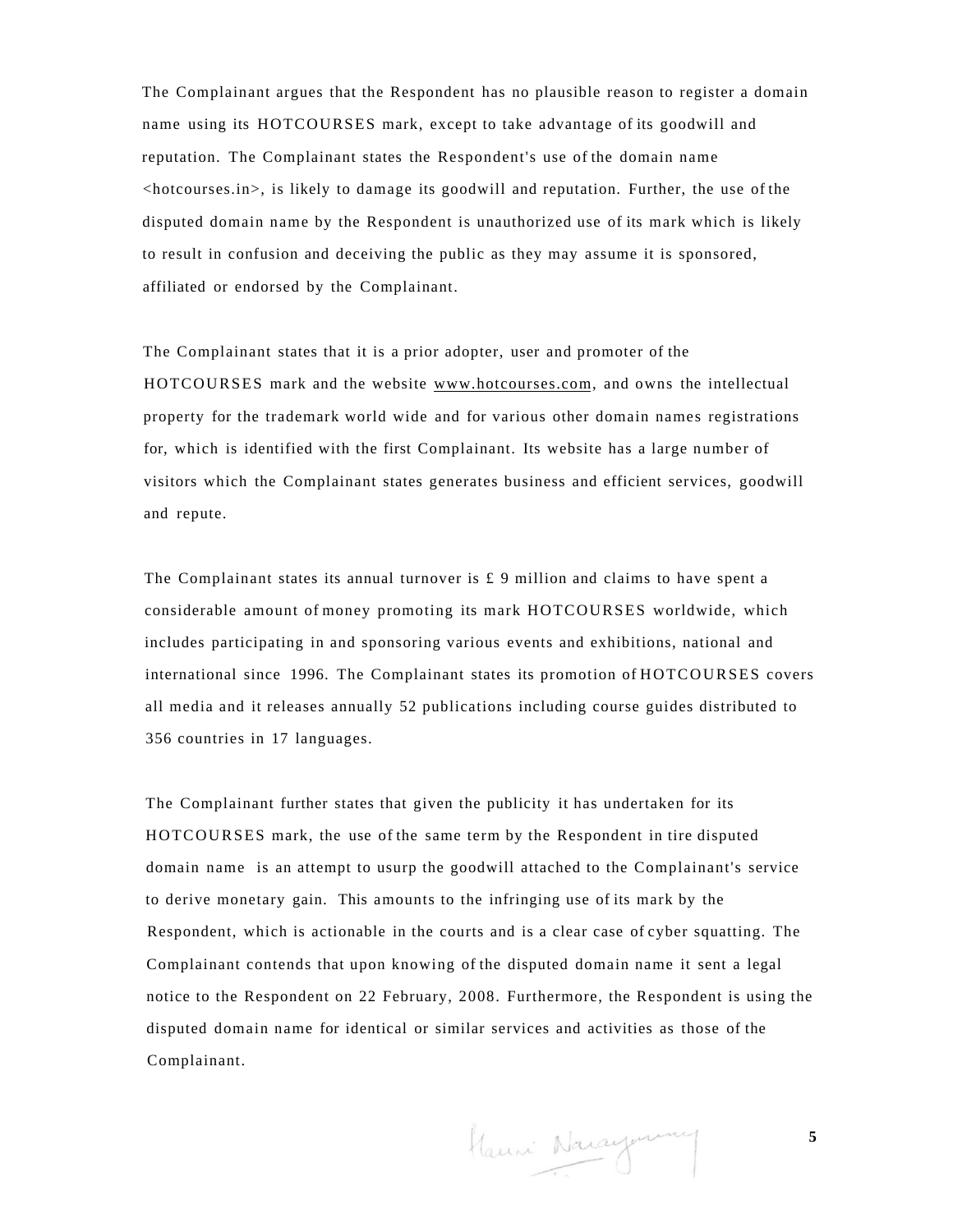Under the first requirement of the Policy, the Complainant states the Respondent's domain name is identical **or** confusingly similar to a mark in which it has rights. The Complainant is the registered proprietor of the mark HOTCOURSES in India and the Respondent's domain name does not reflect distinctiveness or ownership **in** the term "hotcourses". **The** Respondent**'s use of the** domain name would **be** detrimental **to the**  character of **the** Complainant's mark; corporate name and its domain name as the Respondent **is** not an honest adopter or actual user **of the** name. Users a likely to **be**  mislead that the Respondent's website has been authorized by **the** Complainant.

The Complainant further argues that the Respondent has no rights or legitimate interests in the domain name. The disputed domain name was created after Complainant's adoption and use and launch of its website in 1999 and after it has acquired good will and reputation in the HOTCOURSES mark. The Respondent therefore, ought to have been aware of the Complainant's rights **in** the term HOTCOURSE. Further, as the Respondent is using the website for a similar area of business, the Respondent is a cyber-squatter, whose intention is to take advantage of the Complainant's reputation and to tarnish the goodwill of the Complainant's mark. The Complainant believes the Respondent was not commonly known by the mark or the name HOTCOURSES or any variation thereof prior to the disputed domain name registration.

Finally, the Complainant contends that the domain name was registered and is being used in bad faith. The Complainant has a well established presence internationally for online educational services much prior to the Respondent's registration of the domain name. The Respondent's adoption **of** the mark in the domain name and the website **in** a similar area of business is *mala-fide.* The registration of the domain name and its use **by** the Respondent is a deliberate attempt by the Respondent to attract for commercial gain Internet users to another online location by creating a likelihood of confusion with the Complainant's HOTCOURSES mark and to mislead the public **to** believe tha t the domain name is sponsored, endorsed **or** authorized **by** the Complainant.

Hanii Narayuny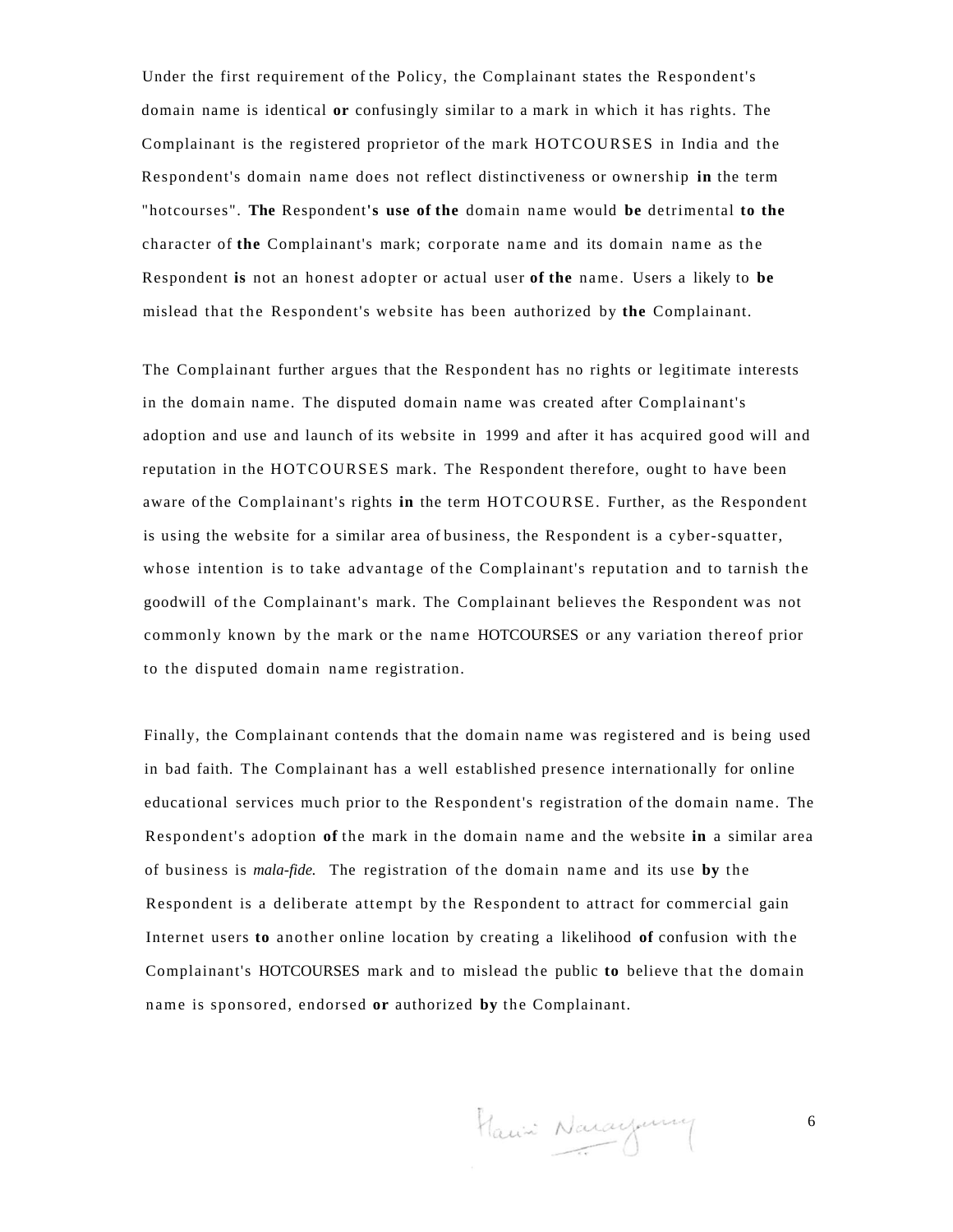The Complainant requests for the transfer the domain name<HOTCOURSES.in> for the above stated reasons.

#### B. Respondent

The Respondent has put forward the following arguments in support of his case:

The Respondent's first argument in reply to the Complaint is that the Complainant has not registered the domain name when it was available on February **5,** 2007. The Respondent states that as the domain name was available on that date he has registered the disputed domain name. The Respondent further alleges that he has spent money and time on promoting the disputed domain name HOTCOURSES.IN for the past two years. No supporting documents have been filed by the Respondent to substantiate these claims.

The Respondent states that the Complainant does not have any site by the name HOTCOURSES specifically for India, and argues that <hoteourses.in> is for meant only for Indian Institutions. The Respondent further argues that ".in" is an Indian extension, meant only for Indian entities and therefore the Complainant is not entitled to use its mark or a domain name in the ".in" domain as the Complainant, Hotcourses Ltd., is a foreign company. The Respondent argues that the Complainant seeks to "snatch" the disputed domain name to "milk Indian Education Business". The Respondent concludes by stating that the Complainant's Chennai facility is only for software development.

The Respondent requests justice, based on "domain dispute law" for the above stated reasons.

5. Discussion and Findings

Hauni Narayum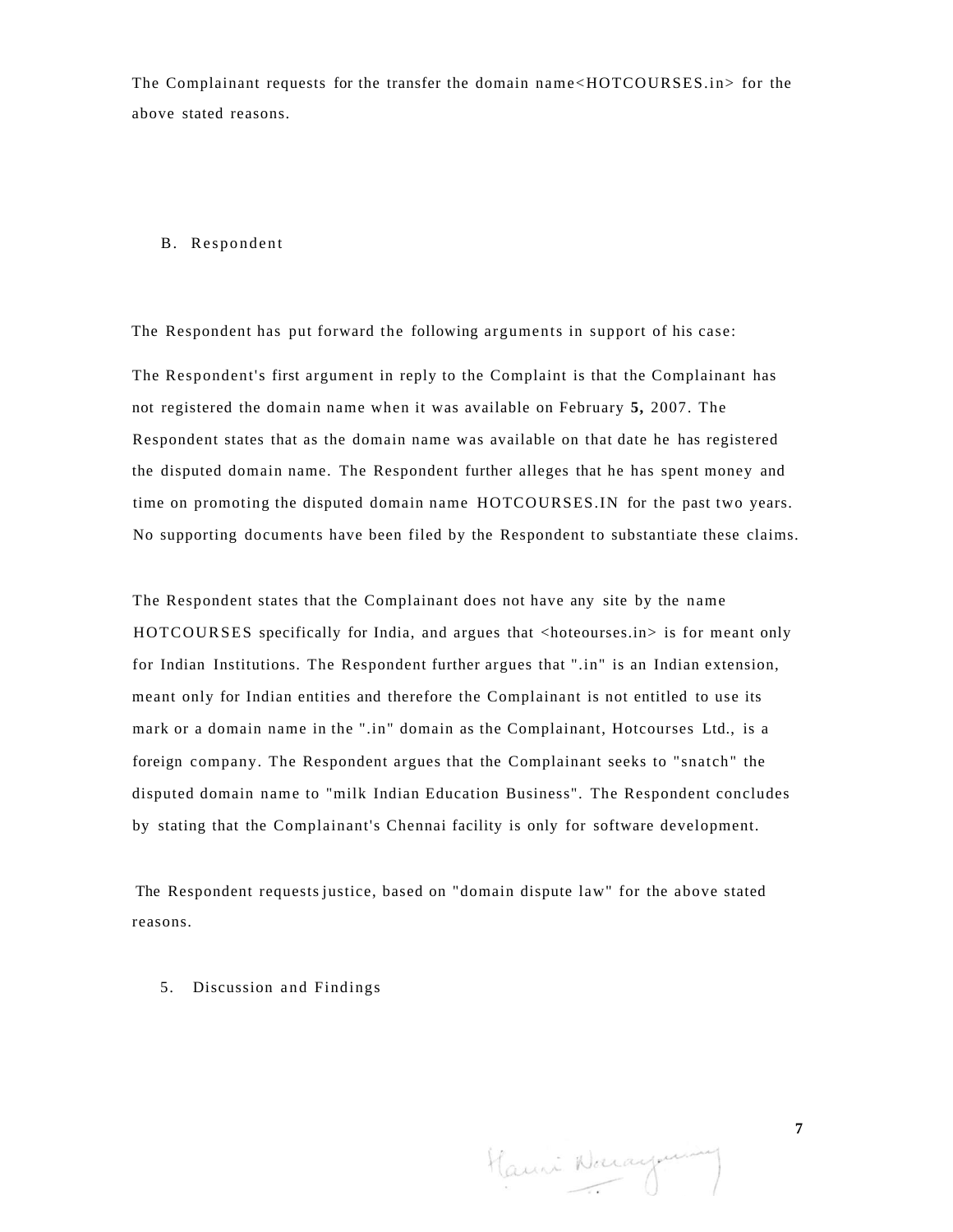Under the .IN Policy the Registrant of the domain name is required to submit to a mandatory Arbitration proceeding in the event that a Complaint is filed in the .IN Registry, in compliance with the .IN Policy and the INDRP Rules.

The .IN Policy, Paragraph 4 requires the Complainant, to establish the following three elements:

- (i) The domain name is identical or confusingly similar to a name, trademark or service mark in which the Complainant has rights, and
- (ii) The Respondent has no rights or legitimate interests in respect of the domain name; and
- (iii) The Respondent's domain name has been registered and is being used in bad faith.

The following are the findings of the Arbitrator based on all the material on record.

#### Identical or Confusingly Similar

The Complainant is required to prove that the domain name registered by the Respondent is identical or confusingly similar to a mark it which it has rights.

The Complainant has demonstrated its ownership in the HOTCOURSES marks by providing evidence of its trademark registrations in India. It has additionally provided evidence of use of the mark as a business identifier. The Complainant has demonstrated its prior adoption of the HOTCOURSES mark and its sustained use over a period of time. These factors establish the Complainant's ownership in the mark as a distinct identifier of its services offered under the name HOT COURSES.

The Arbitrator notes that it is sufficient for the purposes of this dispute that the Complainant has demonstrated its ownership of the HOTOURSES mark. The Complainant has additionally established its strong online presence and wide user

Harri Narayum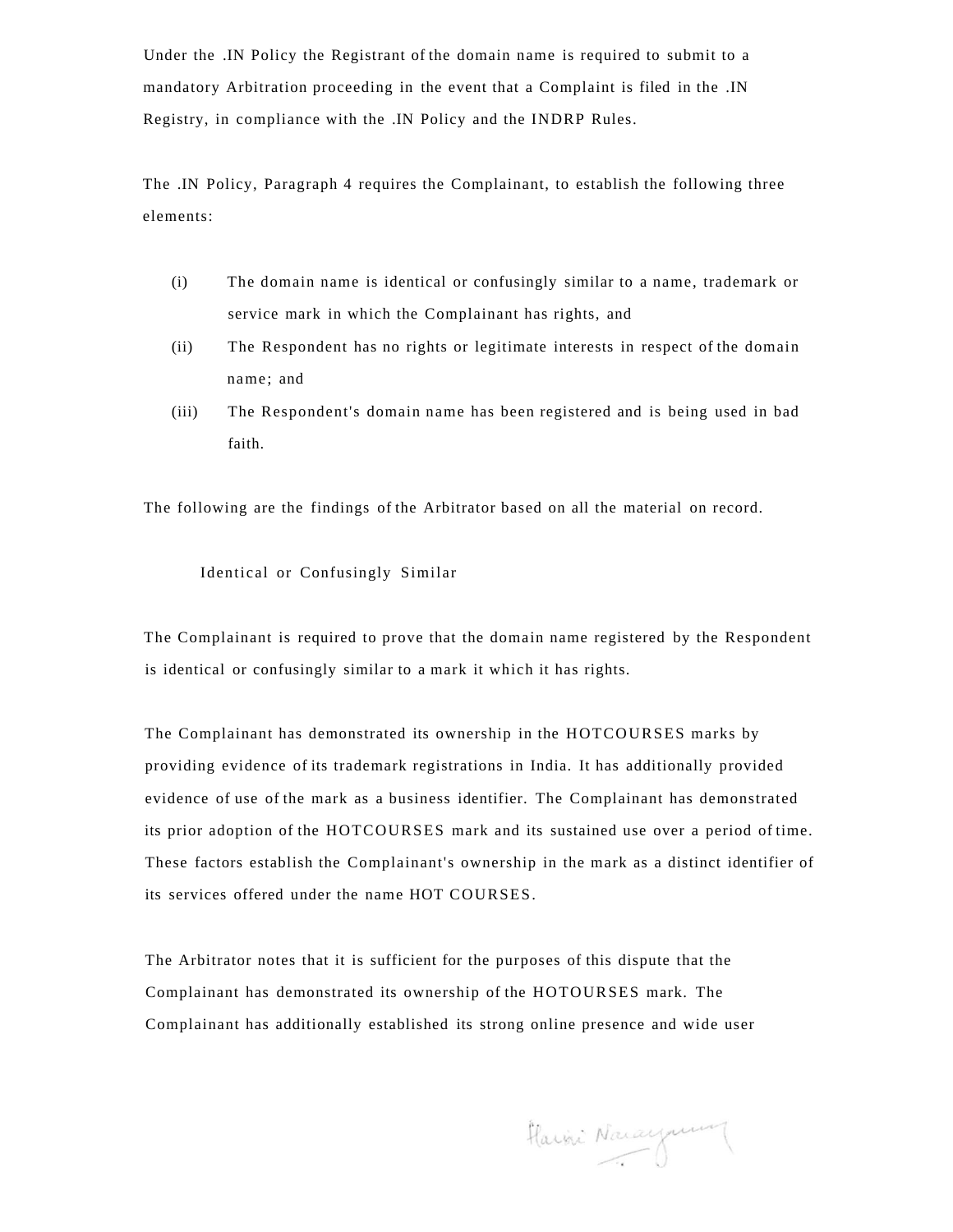awareness of its mark. The Arbitrator is satisfied that the Complainant has established rights in the name HOTCOURSES and that it is a distinct identifier of its services. It has been recognized in numerous prior decisions that incorporating of a trademark in its entirety, is sufficient to establish that a domain name is identical or confusingly similar to the Complainant's registered mark. See for instance *Investments, Inc* v. *Dennis Hoffman,*  WIPO Case No.D2000-G253. In the present case the disputed domain name is identical to the Complainant's mark except for the ".in" domain identifier, which is inconsequential for a finding of confusing similarity.

The Arbitrator finds, for the all the reasons discussed above that the disputed domain name is identical to the HOTCOURSES mark in which the Complainant has rights.

#### Rights and Legitimate Interests

The Complainant has to show that the Respondent has no rights and legitimate interests in the domain name.

The Arbitrator finds that although the Respondent has stated that he has expended time and money for promoting the name "hotcourses.in", there is no evidence produced by the Respondent to substantiate Its claims. The Arbitrator finds there is nothing on record to show the Respondent has been commonly known by the domain name or that it has made a *bona fide* offering of goods and services to give the Respondent any legitimate rights.

The Respondent has stated that the reason for registration of the disputed domain name was due to it's availably and the fact that the Complainant has not registered the domain name by the said date. In this regard, the Arbitrator draws attention to a significant observation made in *Orikin v. Pesco,* 80 RPC 153 :

> *"A company's reputation in an area where it does not carry on business is like an asset which has not yet been put up to work, which needs protection. Its non exploitation may be on account of many reasons but*

Harini Naraymeny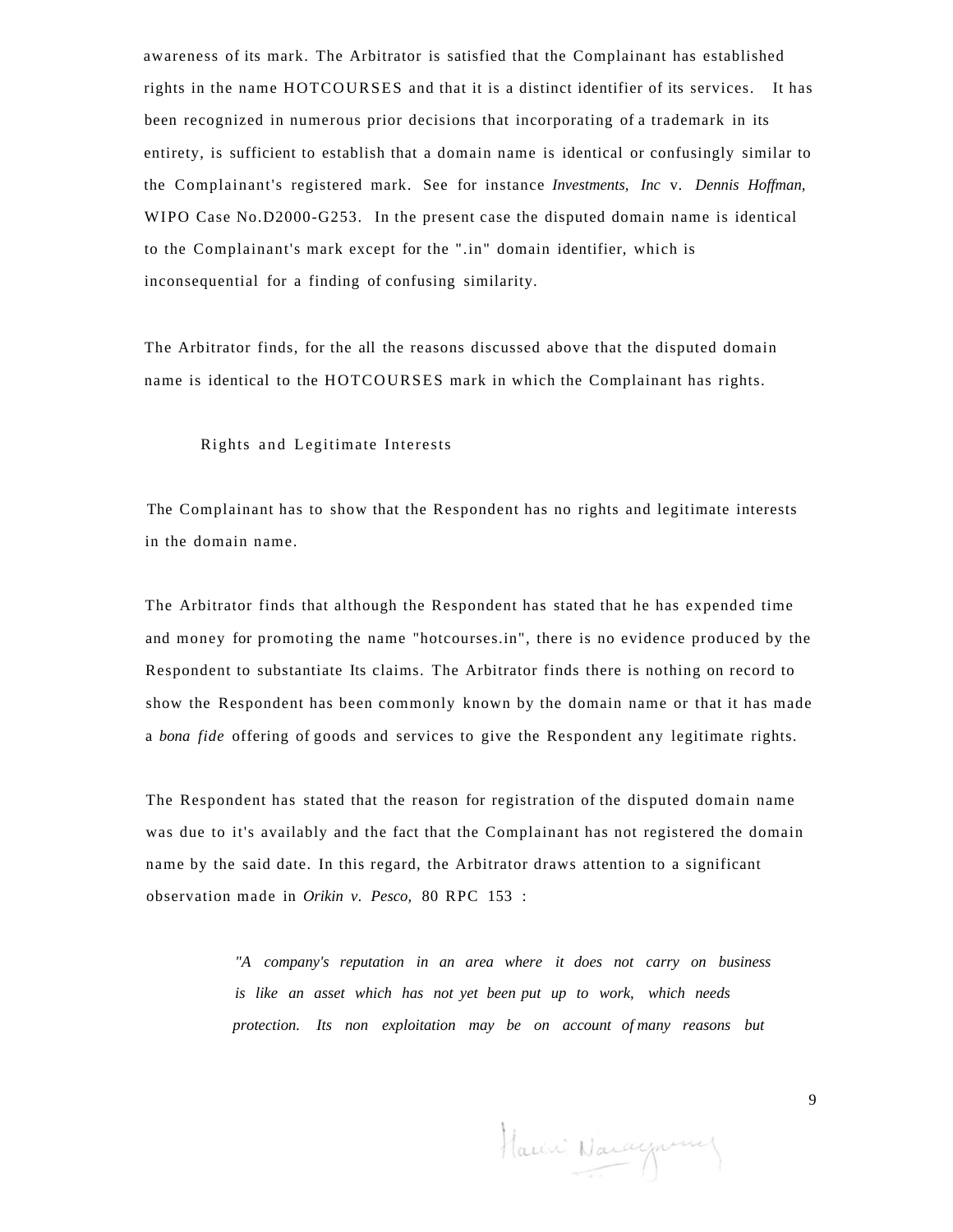*there is no reason why the Law should not protect such an asset and permit the local trader deceiving the public by the use of the trademark.'* 

This underlying principle forms the basis of the Domain Name Policy which requires the registrant (Respondent) to affirm under the Policy that the domain name will not infringe or violate the rights of any third party. Trying to reap unfair rewards from the reputation and goodwill of another is not a legitimate right. Even if the owner of the mark is a foreign entity there is nothing in the Policy to prevent a foreign entity from registering a ".in" domain name. Nor does it give any right to the Respondent to register the domain name, merely because the Complainant has not chosen to register a domain name reflecting its mark on or before February 5, 2007.

The Arbitrator finds the website linked to the domain name has placed links in the area of education, which is likely to mislead users. The use of a domain name which is identical or confusingly similar to the Complainant's trademark with an intention of deriving advantage from user confusion and diverting Internet users to another commercial site by the Respondent does not confer legitimate rights on the Respondent. See for instance, *Bridgesione Corporation v. Horoshiy, Inc.* WIPO Case No. D2004-0795,

The Arbitrator is therefore convinced that the Respondent has no rights or legitimate interests in the domain name.

#### Bad Faith

Under the INDRP Policy the Complainant is required to prove that the domain name is being used in bad faith. The Policy provides a non-exhaustive list, of circumstances which indicates bad faith registration and use of a domain name under Paragraph 5 (iii) of the Policy.

Hawi Naranguny

10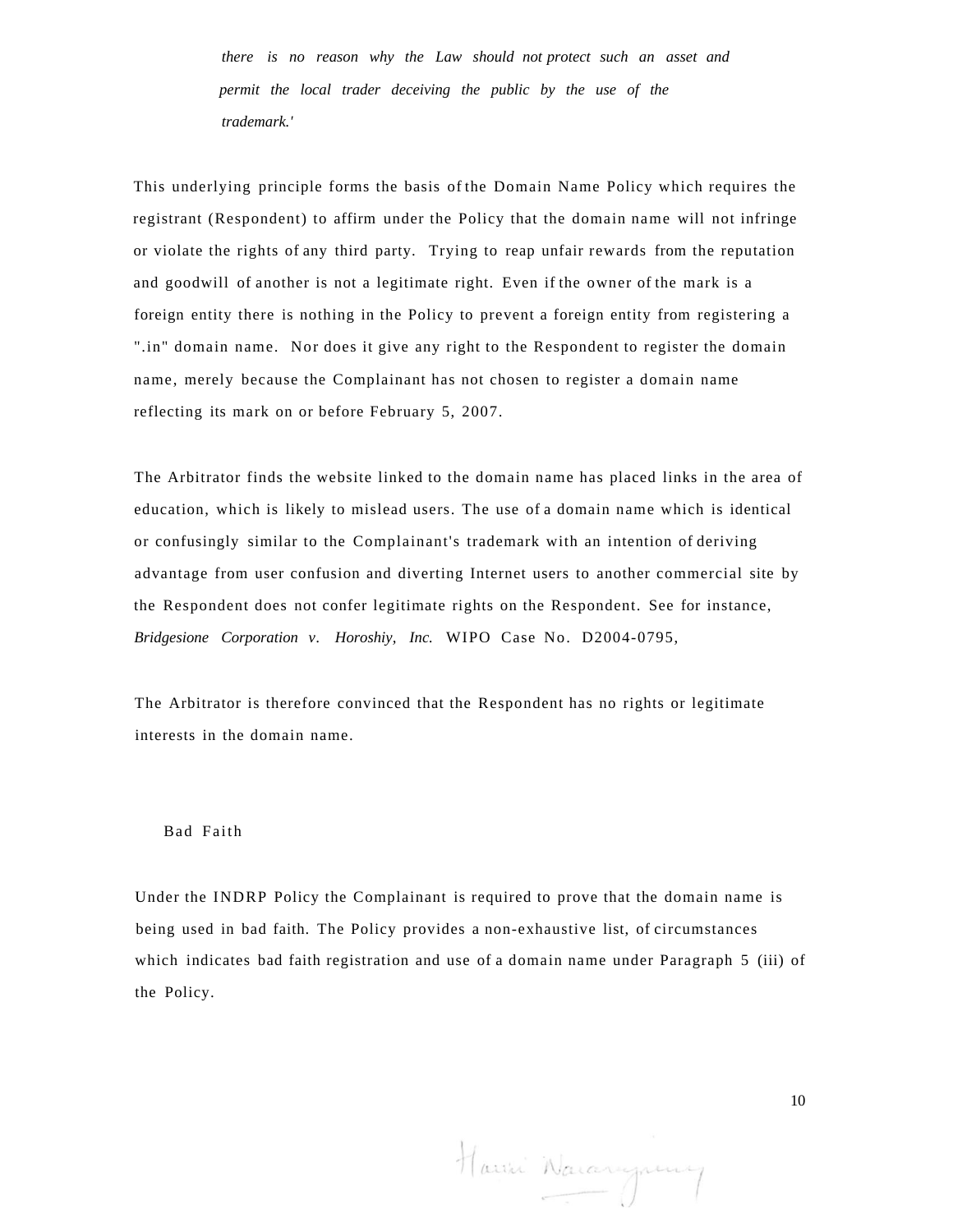The Arbitrator finds the Respondent has attempted, to obtain for commercial gain, Internet users to its website by creating a likelihood of confusion with the Complainant's mark. The Respondent has also placed links on the website which is in the similar area of business as that of the Complainant and which is competing with the Complainant's area of business. As discussed above, there are reasonable grounds in the present case to show the domain name is identical to the Complainant's mark which is likely to mislead Internet users to the Respondent's website. Use of a trademark by a person not connected with the mark for intentionally diverting Internet users to another online location constitutes bad faith registration and use. See for instance. *AT& T Corp. v. Any ad Kauser,*  WIPO Case No.D2000 -0327.

The Arbitrator finds that no *bona fide* activity is being undertaken by the Respondent using the domain name. The Complainant has furnished a printout of the Respondent's website which shows that the Respondent has merely provided links to other sites. The sponsored links are for business in the same or similar filed as that of the Complainant, which is an indication of bad faith. Although the users who access the Respondent's website may conclude that it is not what they were originally looking for, the Respondent has already succeeded in his purpose of using the Complainant's mark to attract users for commercial gain. See *Deutsche Telecom AG v. Gary Set,* WIPO Case No. D2006-0690 and *Red Bull GmbH v. Unasi Management Inc,* WIPO Case No. D<sub>2005</sub>-0304.

For all the reasons discussed, the Arbitrator finds the domain name has been registered and used in bad faith under paragraphs 4 and 5 (iii) of the Policy.

Hanni Nacaynin